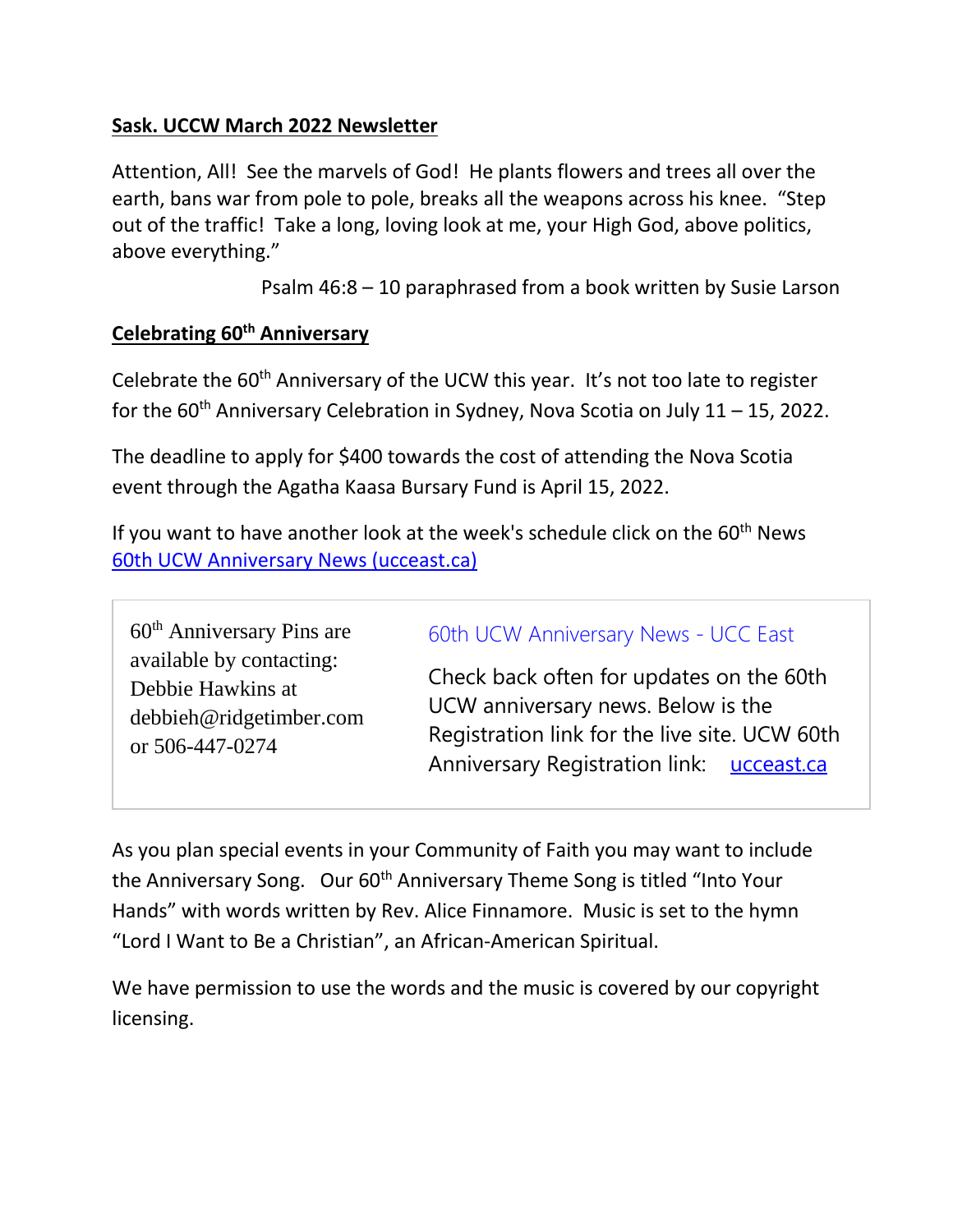#### **Into Your Hands**

Words: Rev. Alice Finnamore

Music: African – American Spiritual

1. Into your hands I give my worries. Into your hands, into your hands Into your hands I give my worries Into your hands Into your hands, into your hands, Into your hands I give my worries Into your hands.

- 2. Into your hands I give my sorrows.
- 3. Into your hands I give my family
- 4. Into your hands I give my neighbors
- 5. Into your hands I give my planet
- 6. In your hands I know there's hope

In your hands, in your hands

In your hands I know there's hope

In your hands

In your hands, in your hands

In your hands I know there's hope

In your hands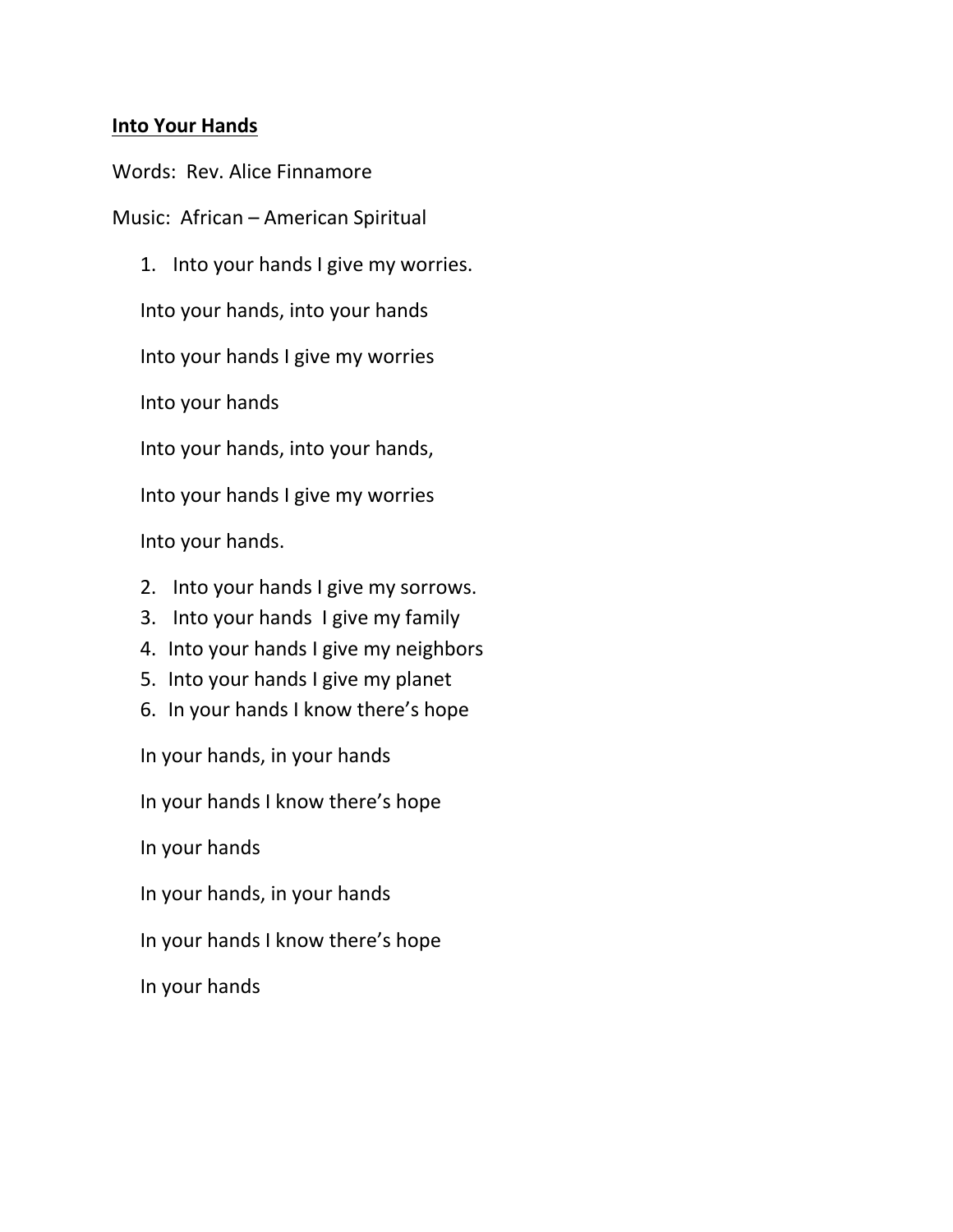# Into Your Hands - UCW 60<sup>th</sup> Anniversary Theme Song Words by: Alice Finnamore

# Music: African American Spiritual - I Want to be a Christian